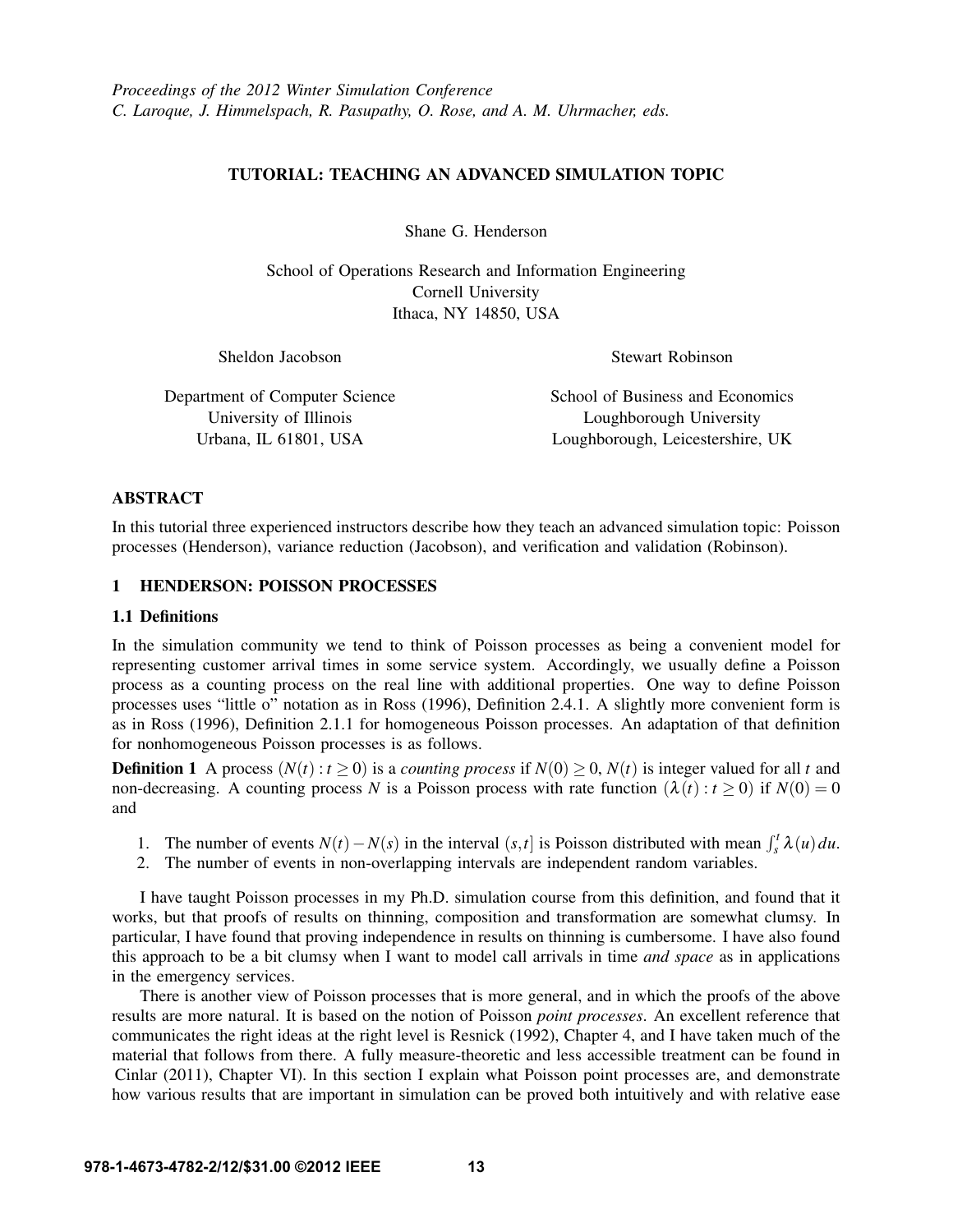using this framework. It is not clear to me that one can do *more* with this more general definition than is possible in the more familiar framework above, but certainly the results seem more elegant and intuitive to me when derived in this framework.

A point process is, intuitively speaking, a collection of random points. More formally, let *E* be a subset of  $\mathbb{R}^d$ , and let  $(X_n : n \ge 1)$  be a collection of random elements of *E*. We think of these elements as the *points*. For a set *A* ⊂ *E* (it needs to be measurable, but we suppress measurability issues here), let

$$
N(A) = \sum_{n} I(X_n \in A)
$$

be the number of points that fall in the set A, where  $I(\cdot)$  is the indicator function that is 1 if its argument is true, and 0 otherwise. The quantity  $N(A)$  is random, since the elements  $(X_n : n \ge 1)$  are. Set  $\mu(A) = EN(A)$ to be the expected number of points that fall in the set *A*. We then say that  $N(\cdot)$  is a point process with mean measure  $\mu$ .

Definition 2 A *Poisson point process* is a point process with the additional properties below.

1. For  $A \subset E$  and  $k \geq 0$ ,

$$
P(N(A) = k) = \begin{cases} \frac{e^{-\mu(A)}\mu(A)^k}{k!} & \mu(A) < \infty \\ 0 & \mu(A) = \infty. \end{cases}
$$

2. If  $A_1, A_2, \ldots, A_m$  are disjoint subsets of *E*, then  $N(A_1), N(A_2), \ldots, N(A_m)$  are independent random variables.

Definitions 1 and 2 are very similar. In Definition 1  $N(t)$  is the number of events in the interval  $[0,t]$  which, in the new notation, is  $N([0,t])$  (and we take  $E = [0,\infty)$ ). The two conditions in the two definitions have parallel meanings, although Definition 2 is more general because the points can be in a higher dimension.

As a first example, the superposition property of independent Poisson point processes follows essentially immediately from these definitions. In particular, if one merges the points of two independent Poisson point processes on the same set *E*, then another Poisson point process results, as can be checked by verifying Properties 1 and 2 of Definition 2.

#### 1.2 Transformations and Inversion

Our first result proves that deterministically transformed points from a Poisson process yield a new Poisson process. This result can be used, for example, to prove the validity of the "inversion" method ( Cinlar 1975) for generating nonhomogeneous Poisson processes from homogeneous Poisson processes on the real line.

**Proposition** 1 Let *N* be a Poisson point process with points  $(X_n : n \ge 1)$  on  $E \subset \mathbb{R}^d$ . Let  $f : E \to E'$  be a function mapping *E* to  $E' \subset \mathbb{R}^{d'}$ . Let  $N'(A')$  be the number of transformed points  $(f(X_n): n \ge 1)$  lying in the set  $A' \subset E'$ . Then  $N'(\cdot)$  is a Poisson point process on  $E'$  with mean measure  $\mu' = \mu \circ f^{-1}$ .

*Proof.* We need to verify the two properties of a Poisson point process. For a fixed  $A' \subset E'$ , the number of transformed points  $N'(A')$  in  $A'$  is the number of points in the pre-image  $f^{-1}(A')$ , where  $f^{-1}(A') = \{x \in E : f(x) \in A'\}$ . But this is just  $N(f^{-1}(A'))$  which is Poisson distributed with mean  $\mu(f^{-1}(A'))$  as required. As to the second property, if  $A'_1, A'_2, \ldots, A'_m$  are disjoint in *E'*, then

$$
A_1 = f^{-1}(A'_1), A_2 = f^{-1}(A'_2), \dots, A_m = f^{-1}(A'_m)
$$

are disjoint in *E*, and therefore  $(N'(A'_k) = N(A_k) : k = 1, 2, ..., m)$  are independent as they inherit that same property from *N*.  $\Box$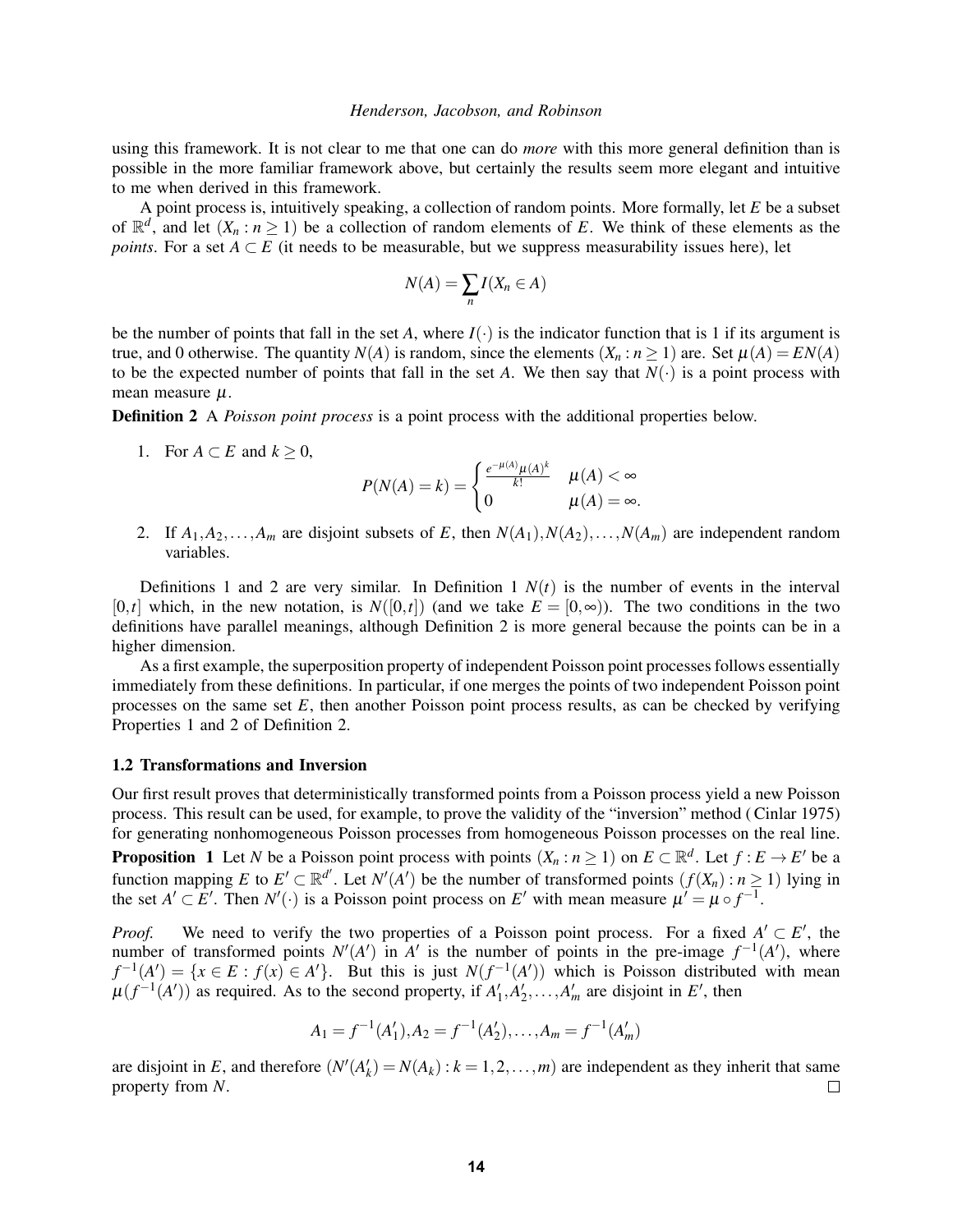This result establishes the validity of the inversion method for generating nonhomogeneous Poisson processes. Indeed, suppose that  $\Lambda : [0, \infty) \to [0, \infty)$  is the desired cumulative intensity function of a (nonhomogeneous) Poisson process on  $[0, \infty)$ , and suppose that (as the inversion method we are familiar with requires) the *i*th event time for such a process is constructed as  $\Lambda^{-1}(X_i)$ , where  $(X_i : i \ge 1)$  are the event times in a Poisson process with constant rate function 1. To see why this would yield the desired process using Poisson point processes, start with a homogeneous Poisson point process with mean measure defined by  $\mu((0,t]) = t$ , and take  $f = \Lambda^{-1}$  in Proposition 1 above. The transformed points are then a Poisson point process on  $[0, \infty)$  with mean measure defined by  $\mu'((0,t]) = \mu(f^{-1}((0,t])) = \mu((\Lambda(0), \Lambda(t))] = \Lambda(t) - \Lambda(0)$ as required.

Proposition 1 was also used to establish the validity of a "projection" technique for generating Poisson processes in Saltzman et al. (2012). We will see an example using this technique in Section 1.4 below.

### 1.3 Marking and Thinning

The second major technique for generating Poisson processes on the line after inversion is thinning (Lewis and Shedler 1979). A clean derivation of thinning can be based on Poisson point processes through marking, thinning and transformations. A marking of a point process involves associating additional random variables to each point in the process. Markings can be very general, but for our purposes we content ourselves with a fairly specific marking. Perhaps surprisingly, when we mark the points of a Poisson point process with i.i.d. marks, we get another Poisson point process. This is not the most general marking that still yields another Poisson point process, but it is sufficient for our purposes.

**Proposition** 2 Suppose  $(X_n : n \ge 1)$  are the points of a Poisson point process on  $E_1 \subset \mathbb{R}^{d_1}$  with mean measure  $\mu_1$ . Suppose  $(Y_n : n \ge 1)$  are i.i.d. random vectors taking values in  $E_2 \subset \mathbb{R}^{d_2}$  with measure  $\mu_2$  (so that  $P(Y_1 \in A_2) = \mu_2(A_2)$ ). Then the points  $(Z_n : n \ge 1)$  with  $Z_n = (X_n, Y_n)$  are those of a new Poisson point process on  $E = E_1 \times E_2$  with mean measure  $\mu = \mu_1 \times \mu_2$ , so that if  $A = A_1 \times A_2$  with  $A_1 \subset E_1$ ,  $A_2 \subset E_2$ , then  $\mu(A) = \mu_1(A_1)\mu_2(A_2)$ .

For a proof, see Resnick (1992), Proposition 4.10.1.

We can now use this marking idea to derive the thinning technique for Poisson processes. We state this result without specializing to processes on the real line, because it is more general than that setting.

**Proposition 3** Suppose that  $(X_n : n \ge 1)$  are the points of a (nonhomogeneous) Poisson point process N with mean measure  $\mu$  on  $E \subset \mathbb{R}^d$ . Suppose that  $\mu(A) = \int_A \lambda(u) du$ , so that  $\lambda(\cdot)$  is the usual rate function (also called the local intensity) of *N*. If we accept a point at *x* with probability  $p(x)$  independently of all other points, then the process of accepted points is a Poisson point process with rate function  $(\lambda(x)p(x): x \in E)$ , and is independent of the Poisson point process of rejected points.

*Proof.* Mark the points  $(X_n : n \ge 1)$  with i.i.d. uniform random variables  $(U_n : n \ge 1)$  to yield the points  $((X_n, U_n) : n \ge 1)$  of a Poisson point process in  $\mathbb{R}^2$  with mean measure  $\mu \times \nu$ , where  $\nu$  is the distribution of a uniform random variable on (0,1). Let

$$
((Y_k, V_k) = (X_{n(k)}, U_{n(k)}): k \ge 1)
$$

be the subset of points that lie under the boundary  $((x, p(x)) : x \in E)$ , i.e., those points that satisfy  $U_{n(k)} \leq p(X_{n(k)})$ . These points are independent of the rejected points that lie above the boundary, because Poisson point processes are independent in disjoint regions. They form a Poisson point process with the same mean measure  $\mu \times \nu$ , but on the restricted domain  $E' = \{(x, u) : x \in E, u \leq p(x)\}\)$ . Now apply the projection map  $f(x, u) = x$  to these points to obtain the locations associated with accepted points. By Proposition 1 these points are those of a Poisson point process with mean measure defined by

$$
\mu \times \nu(\{(x, u) : x \in A, u \le p(x)\}) = \int_A \lambda(x) p(x) dx
$$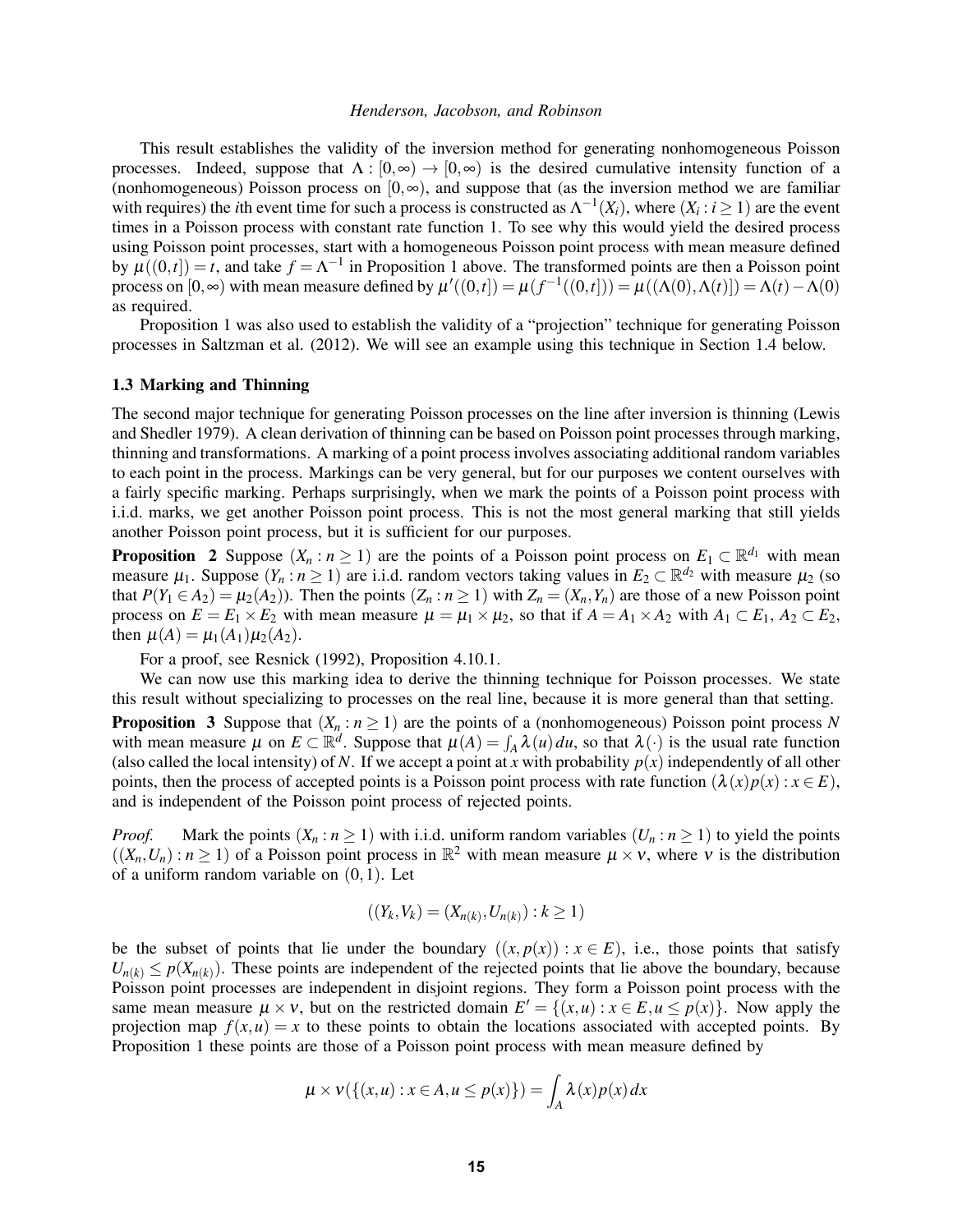as required. The rejected points are those that lie above the surface, and similarly form another Poisson process with rate function  $\lambda(\cdot)(1-p(\cdot))$ .  $\Box$ 

Proposition 3 shows that thinning a (nonhomogeneous) Poisson process yields another Poisson process and it holds in any dimension. It is easily extended to allow one to classify points into one of several categories (not just two categories), independently at each point, according to probabilities that depend on the location of the point. Independence of the categories of points from one another is a consequence of the fact that Poisson point processes are independent in disjoint sets.

Marking can be useful in other contexts as well. For example, consider modeling the arrival process of calls to an ambulance service. The times of the calls  $(T_n : n \ge 1)$  might be modeled as a Poisson process on [0,∞). The locations of calls  $((X_n, Y_n) : n \ge 1)$  might be (conditionally) generated from a distribution that depends on the time of the call. From Proposition 2, we can also view the generated times and call locations jointly as a Poisson process in three dimensions. This may yield more efficient generating algorithms than generating the times and then marking them as described above. Also, thinning allows us to conclude, e.g., that the process of calls that appear in a particular subdivision is Poisson. However, we cannot conclude that the process of calls for which ambulances arrive within a given time threshold is Poisson, since the "thinning" is not independent from point to point.

### 1.4 A Last Example

To see how the above results may be applied in another example, suppose one wants to generate a homogeneous Poisson process *N* over the unit circle, represented in polar coordinates as  $\{(r, \theta): 0 \le r \le 1\}$ . Extracting the value of *r* from each point in such a process is simply a projection, and so by Proposition 1, the set of *r* values so obtained forms a Poisson point process that we call *R*. To generate *R*, we generate the Poisson point process on [0,1] with mean measure defined via  $\mu((0, x]) = \lambda \pi x^2$ , where  $\lambda$  is a constant giving the desired intensity of *N*. To do so we can use inversion or thinning. Then, we simply mark each point with i.i.d. uniform angles  $\theta$  on the interval  $(0, 2\pi]$  to obtain *N*.

If we instead wanted to generate a homogeneous Poisson process over an elliptical region, then we can simply generate a homogeneous Poisson process over the circle as above, and then transform those points into an ellipse, exactly as described in Rubinstein and Melamed (1998), p. 50.

# 2 JACOBSON: VARIANCE REDUCTION TECHNIQUES

Variance reduction techniques (VRTs) exploit the controlled structure inherent in discrete event simulation models. Through a variety of input and/or output manipulations, simulation output performance measure estimators can be designed that have lower variance than standard or crude average estimators. The use of variance reduction techniques creates an environment whereby something is gained (i.e., a more accurate estimator) at a minimal cost (i.e., little or no data are collected), resulting in an improved use of simulated data and better decision-making.

When teaching variance reduction techniques, the motivating factor is that such techniques have the potential to save time and effort when testing hypotheses and accurately estimating simulation performance measures, based on the output data collected from a simulation model. A simple analogy to variance reduction techniques is risk reduction in portfolio design and management. Given a set of investment options, each with their own expected return and risk, the objective is to design a portfolio that maximizes the overall total return, while minimizing investor risk exposure. For simulation outputs, the expected return corresponds to the expected value of a simulation performance measure estimator, while the risk exposure corresponds to the variance of the estimator. The manner in which a portfolio is assembled is analogous to how the estimator is designed in using simulation output data to achieve an accurate and precise (i.e., unbiased with minimal variance) estimator. Given that variance reduction techniques come in numerous forms, each specific technique is motivated by how the simulation analyst exploits the power of controlling the randomness that drives a simulation or is outputted from a simulation model.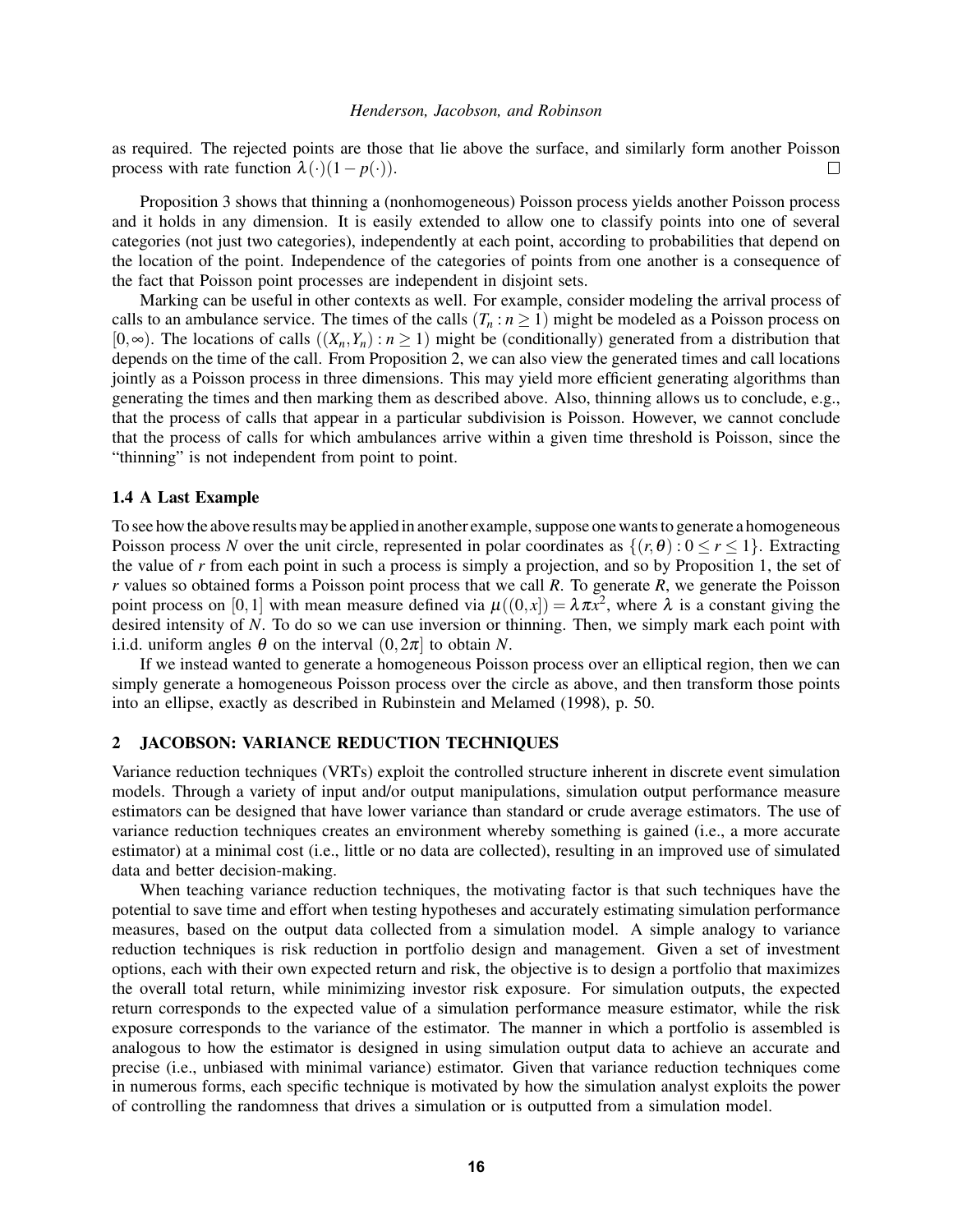At the very foundation of variance reduction techniques is controlled data dependency. This is often a new concept for students, since they are often exposed to classical statistics that routinely assumes (requires) data independence. Given the control that simulationists have with their models, students are challenged to rethink their view of data dependency as their ally rather than their adversary.

Common and antithetic random numbers are a simple and valuable tool to induce dependency between simulation runs. Common random numbers use identical random number streams to drive two or more simulation runs, while antithetic random numbers use identical random number streams that are flipped (i.e., a  $U(0,1)$  random variable *U* is replaced by  $1-U$ ) to drive two or more simulation runs. Using a simple single server queue, one can explain the relationship between how such number streams induce such dependencies, and how the resulting output dependencies can be best exploited to design lower variance estimators. The key concept to communicate is that when executing a simulation model twice, if identical random number streams are used to drive the model runs, the output streams will be identical. By analyzing the trends that are likely to occur between the simulation inputs and the simulation outputs, one can use common random number streams for some input streams, and antithetic random number streams for other input streams so as to induce a predictable dependency between the output streams. To illustrate this point, in a single server queue, long interarrival times often means that customer arrival spacing is sufficiently large that waiting times in the queue tend to be smaller. Similarly, short interarrival times often means that customer arrival spacing is sufficiently short that waiting times in the queue tend to be larger. Simple reasoning as such makes it possible to induce negative dependency between performance measures that are directly related to the queue waiting times, for two simulation runs, using antithetic random number streams for the interarrival input stream. Similar (albeit reversed) reasoning can be applied to the customer service inputs streams. The key point to communicate to students is that input stream manipulation using common and antithetic random numbers provides a mechanism to induce controlled (and somewhat, predictable) dependency, which in turn can be used to design output performance estimators whose variance is lower than straightforward (crude) estimators based on simple averages.

Control variates can also be designed to induce a known output dependency with the desired performance measures. Control variates can be internal to a simulation model (e.g., an input stream that has a predictable dependency with an output performance measure) or a second simulation model (e.g., a simulation model whose output has a predictable dependency with the output performance measure under study). To ensure that the control variate does not create unwanted bias in the output performance estimator, its expectation should be known. Note that common and/or antithetic random numbers may be used to design the control variate, demonstrating how multiple variance reduction strategies can be simultaneously exploited. An example with single server queues is helpful for students to grasp the design of both internal (e.g., the service time stream with the waiting time in the system output data) and external (e.g., *M*/*M*/1 with *G*/*G*/1 systems) control variates.

Conditioning by using known information about the model can also lead to lower variance estimators. What conditioning effectively does is allow some of the uncertainty in the simulation output to be reduced based on known information about the system under study. By exploiting such information, one reduces the sample space for the simulation output without sacrificing accuracy or bias. Indeed, the challenge when using conditioning is to identify the appropriate random variable to condition on such that the resulting estimator remains unbiased. Once again, simple queuing system models are helpful for students to visualize how to identify what would be appropriate random variables upon which to condition. An excellent illustrative example for the techniques presented here is described in Nelson (1985).

The key issue when teaching variance reduction techniques is to motivate the value added that such methods bring when analyzing simulation models, and provide practical evidence of their impact on problems.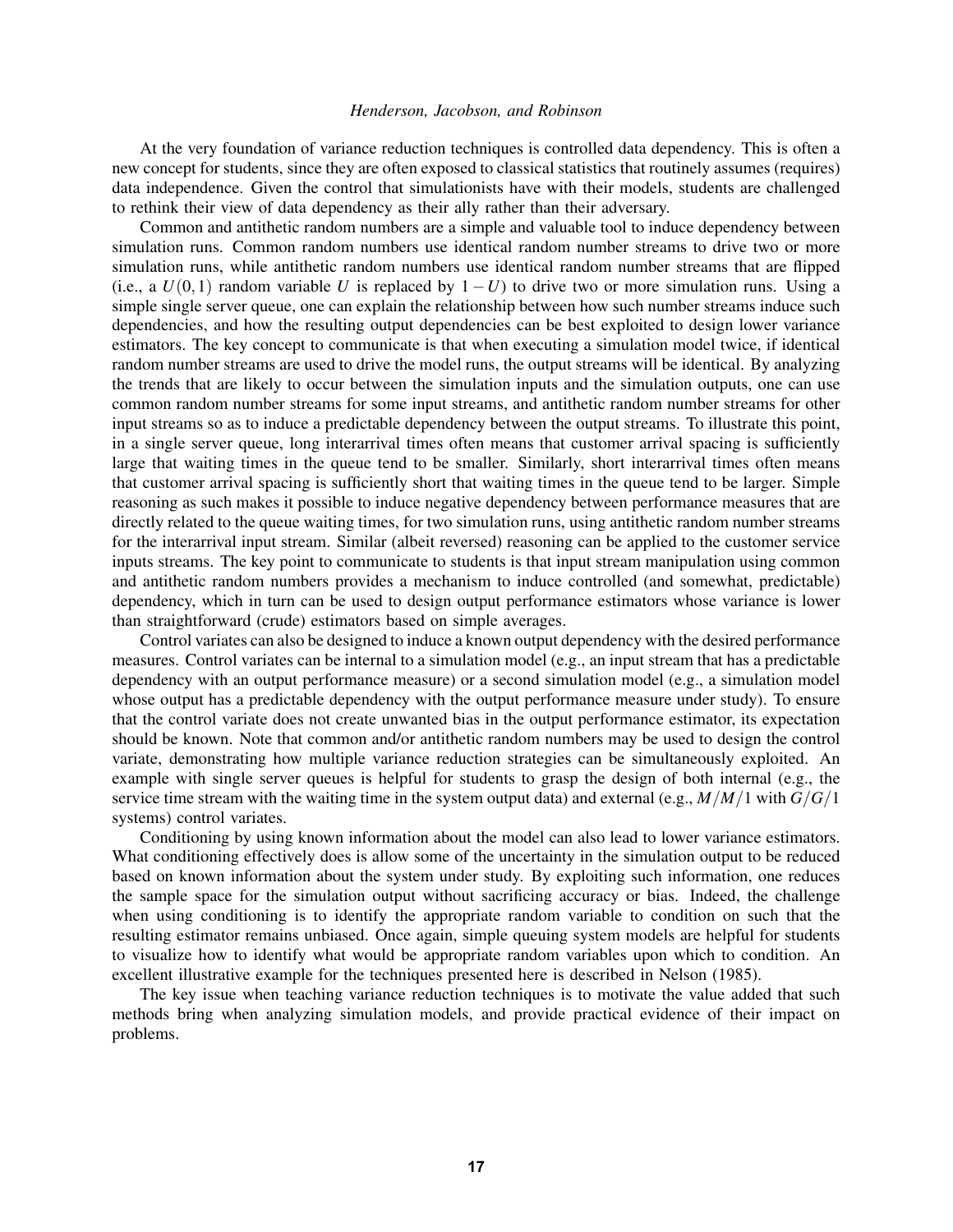## 3 ROBINSON: VERIFICATION AND VALIDATION OF SIMULATION MODELS

# 3.1 Background

The verification and validation  $(V&V)$  of simulation models is obviously a topic of great importance to those developing simulation models and to their clients. The purpose of the teaching session outlined here is to develop an understanding of the concepts of verification and validation, and of the related need to develop confidence in the model so it will be used for decision-making. It also provides a basis for teaching some of the methods that can be used in V&V.

In the session the students are introduced to the key concepts of  $V\&V$ , they are shown how  $V\&V$  fits into the modeling life-cycle and we discuss the difficulties that are encountered in verifying and validating simulation models. They are also shown some methods of performing  $V&V$  tests on a model. The session finishes with a role-play in which the students act as the clients of a model and I act as the modeler. My job is to convince the students that they should use my model for decision-making. The aim is to actively involve the students in the V&V of a model and to demonstrate some methods of V&V in action. It is on this role-play that we shall largely focus here.

The session is delivered to undergraduate and graduate students on degree programs as part of a detailed module on simulation. It is also delivered to management students (e.g., MBAs) as part of a more general training in the use of models, including simulation. Further, it is included as part of industrial training courses on modeling and simulation. Using the same basic structure, the content of the session can easily be varied to suit the audience, whether they be interested in the technical detail or just the more conceptual level.

## 3.2 Outline of the Session

The conceptual basis for the session centers on the modeling life-cycle presented in Figure 1 and described in detail in Robinson (2004). This life-cycle is adapted from the work of Landry, Malouin, and Oral (1983), which in turn is based on Sargent's early work on V&V; see Sargent (2011) for his most recent discussion on V&V. Earlier in the course the students will have been introduced to the modeling life-cycle, but without a discussion on V&V (the dashed lines in the figure). In this session we now add V&V to the life-cycle.

The session proceeds as follows:

- Discussion of the definition of the terms verification and validation; a key point is that a model is either valid (it is sufficiently accurate for purpose) or it is not.
- Inclusion of  $V&V$  into the simulation life-cycle by building-up Figure 1 and describing the sub-forms of validation denoted in the figure.
- V&V is identified as a continuous process, not a stage, that is performed throughout a simulation study.
- Five key issues in V&V are discussed: there is no such thing as general validity; there is normally no real world to compare the model against; which description of the real world should the model be compared to; where there are real world data for comparison they are often inaccurate or just a sample; there is insufficient time for V&V.
- It is concluded that it is impossible to validate a model, hence the process of  $V&V$  is about increasing confidence that a model might be valid, to the point where it will be used for decision-making.
- For a more technical audience a series of techniques for V&V are discussed. The number of methods and technical detail can vary according to the audience and time available.
- The role-play using the Natland Bank case.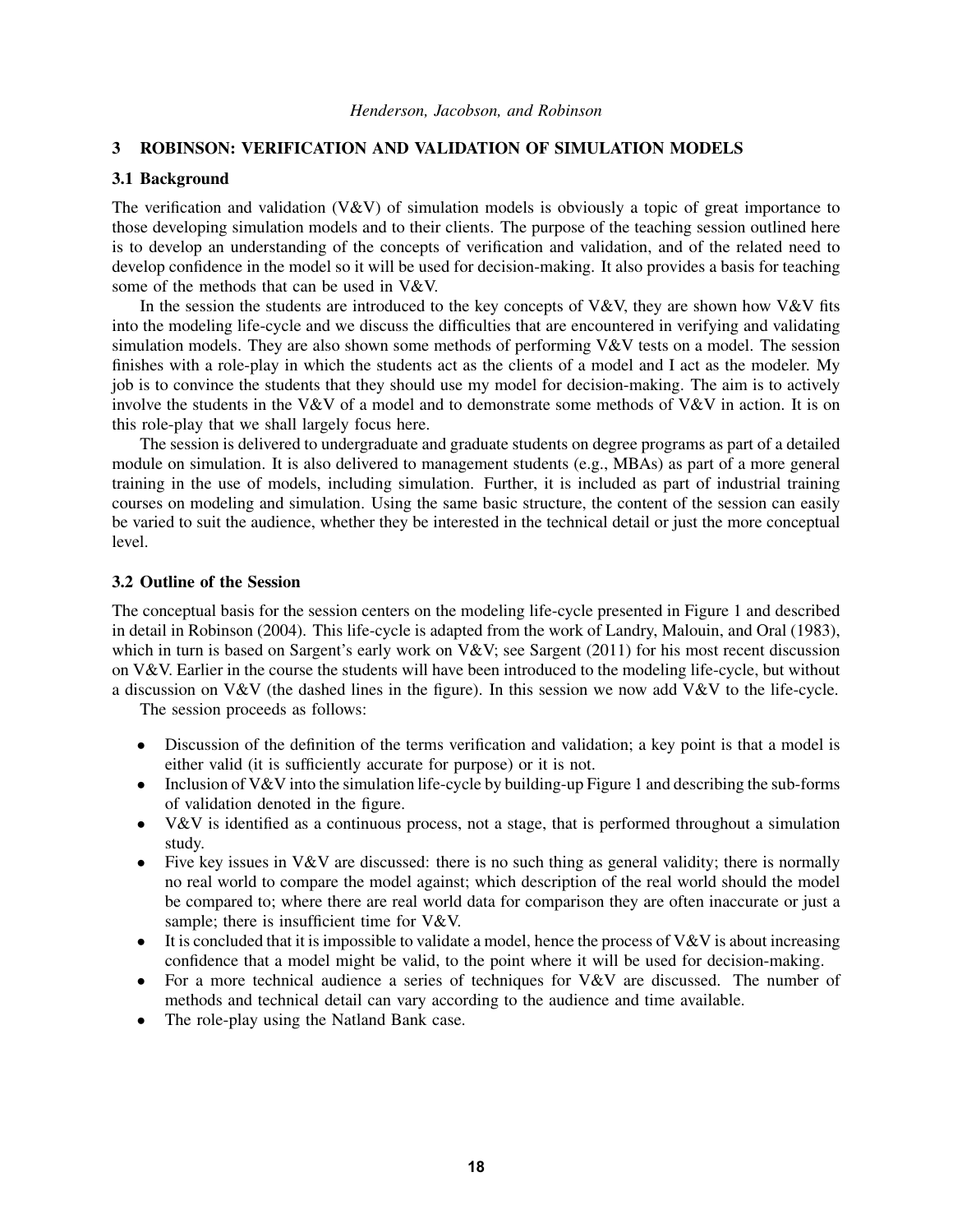





### 3.3 The Role-Play: Natland Bank

PowerPoint slides and a version of the simulation model (in the SIMUL8 software) used for this role play are available through www-staff.lboro.ac.uk/∼bsslr3. Developing the simulation model in other software is a simple task. For the conceptual content behind this session see Robinson (2004), Chapter 12.

The students are presented with the following problem:

The Natland Bank are opening a new bank branch and want to know how many ATMs to place in the branch. They are currently planning to include two ATMs, but need to know if this will achieve their desired service standard of 95% of customers queueing for less than 3 minutes.

The students are told that they are the bank branch manager and that I have built a simulation model to help them determine the number of ATMs; hence the students are my clients. We then work through the simulation life-cycle together, performing a series of V&V tests on the model that I have developed. The steps involved are now described.

#### 3.3.1 Conceptual Model Validation

I present the modeling objectives, schematic of the model, list the data requirements and highlight the simplifications I have made in the model (e.g., I do not model customers balking). What follows is a discussion with the students (clients) over whether they are happy with the suggested model. This often leads to a range of suggestions for improving the model. It is only after this discussion that I identify that we have been validating the conceptual model by means of communicating the concept to the clients and jointly critiquing the proposed model. One specific point to highlight is that the students probably have quite different levels of confidence in the model, especially as some will accept the model simplifications and others will not.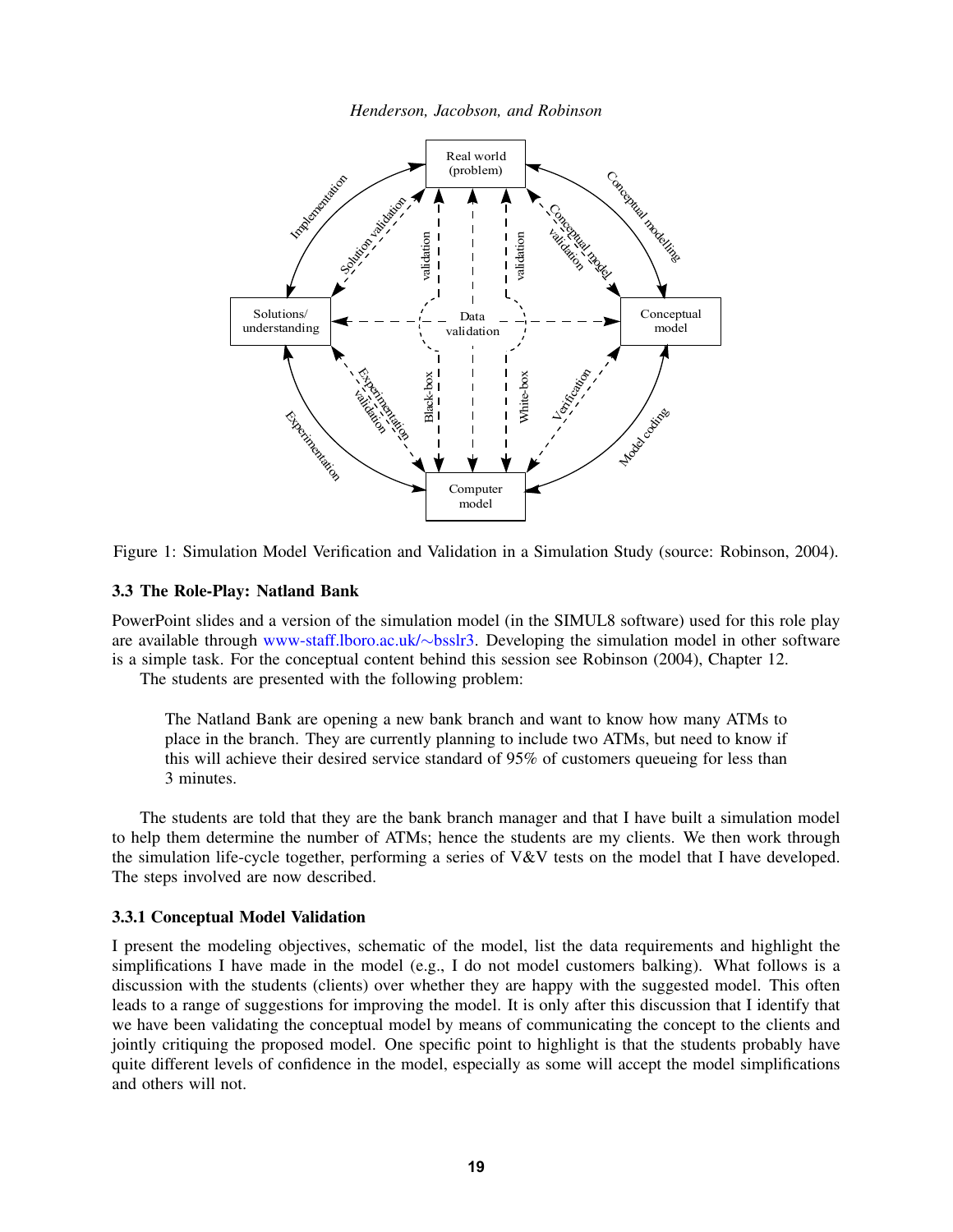## 3.3.2 Data Validation

The students are presented with data on arrival rates and service times. I explain that they, as clients, have provided me with these data. We then discuss the possible sources of the data and the confidence we might have in them. A specific problem we focus on is that given this is a new bank branch there cannot have been any real-world data collection. The option of performing sensitivity analysis with the model is discussed.

## 3.3.3 Verification/White-Box Validation

I explain that I have verified the model as I built it against the conceptual model. It is now the turn of the students to look at the detail of the model (white-box validation). They now see a computer based running version of the model for the first time. A range of activities can be performed here, but typically we will watch the animation of the model as it is running (face validation), sample some of the model code (e.g., show the students the empirical distributions in the model), and perform an extreme values test (e.g., increase the service time so the traffic intensity is greater than 1).

## 3.3.4 Black-Box Validation

Since there is no real world to compare this model to (it is a new bank branch), it is not possible to perform a typical black-box validation. However, I demonstrate the concept of comparing the simulation model to another, simpler, model of the problem. This is done in two ways. First the simulation model is simplified by removing all stochastic elements from the model. It is then possible to calculate exactly the performance of the deterministic simulation. For instance, as an alternative model we calculate the teller utilization:

> Teller utilization  $=$  Customers arriving per hour Customers that can be served in an hour

Second, we perform the same calculation above, but with the expected values for customer arrivals and service times derived from the data in the model. Albeit not exact, the simulation should generate output data that are close to the predicted teller utilization values, especially for such a simple model.

The V&V tests carried out in the role-play can be reduced or extended as desired. For instance, the results of the model could be compared to calculations for an *M*/*M*/2 queue model; use an exponential distribution in the model for inter-arrival and service times. Queue performance data from another, similar, bank branch could be used for comparative purposes; generate the data using the simulation model with slightly different parameters. This would enable the use of a t-test to be demonstrated. Errors could also be deliberately include in the model and then corrected as part of the role-play.

After each of the above stages I ask the students to reflect on their confidence in the model. At the end, we assess whether the students would use the model for decision-making, i.e. determining how many ATMs to include in the bank. Typically I observe a range of confidence levels, with some students willing to use the model and some not. This is a means for highlighting that confidence is an attribute of the decision-makers, which is derived from their perceptions of the model. We may need to enhance the model to ensure all the decision-makers have sufficient confidence to use the model.

## ACKNOWLEDGMENT

We *profusely* thank Barry L. Nelson for the initial idea for this tutorial, for coordinating our efforts in writing and submission, and for producing the final version of this document.

# REFERENCES

Cinlar, E. 1975. *Introduction to Stochastic Processes*. Englewood Cliffs, NJ: Prentice-Hall. Cinlar, E. 2011. *Probability and Stochastics*. New York: Springer.